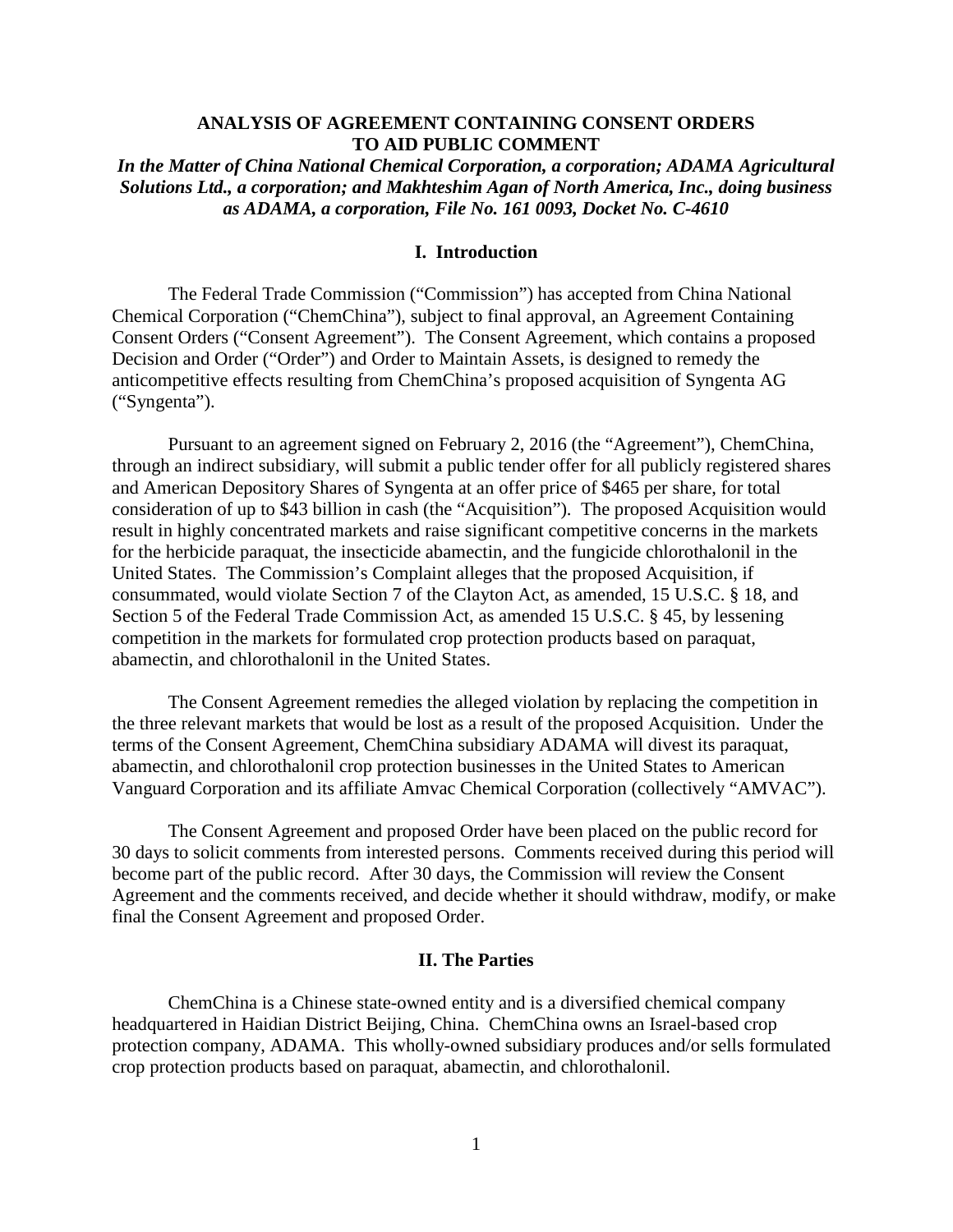Headquartered in Basel, Switzerland, Syngenta is a large research-based global agriculture company that manufactures and sells numerous crop protection products including paraquat, abamectin, and chlorothalonil.

### **III. Crop Protection Formulations**

The relevant lines of commerce in which to analyze the effects of the proposed Acquisition are crop protection formulations based on the active ingredients paraquat, abamectin, and chlorothalonil. Crop protection formulations are used to protect crops from pests. These formulations are based on key active ingredients, which are diluted from a concentrated technical grade. Crop protection chemicals fall into three broad categories: 1) herbicides, which control for weeds and other vegetation; 2) fungicides, which control fungus; and 3) insecticides, which control insects. Of the relevant lines of commerce, paraquat is a herbicide, abamectin is an insecticide, and chlorothalonil is a fungicide.

Paraquat is non-selective "burndown" herbicide, which means it does not discriminate between weeds and crops. It is used to clear fields prior to the growing season. The use of paraquat has increased in recent years due to the resistance issues faced by glyphosate caused by its overuse. Other paraquat alternatives that do not have glyphosate's resistance issues are significantly more expensive than paraquat.

Abamectin is an insecticide used to kill mites, psyllid, and leafminers. It is used primarily in citrus and tree nut crops. Other alternative miticides are either significantly more expensive than abamectin because they are still on patent, or are less effective than abamectin. Due to resistance issues faced by insecticides, it is typical for a grower to spray five to six different types of miticides per season. Abamectin generally appears in any insecticide rotation because it is inexpensive and highly effective.

Chlorothalonil is a broad spectrum fungicide used primarily to protect peanuts and potatoes. Chlorothalonil is particularly effective because it operates with four modes of action and is critical to growers for resistance management. Syngenta recommends that growers rotate or mix chlorothalonil with systemic fungicides to prevent or slow development of resistance to single-site mode of action fungicides.

The relevant geographic area in which to analyze the effects of the Acquisition on the formulated crop protection markets is the United States. The Environmental Protection Agency requires that manufacturers register both the technical active ingredient and the formulated products for sales in the United States under the Federal Insecticide, Fungicide, and Rodenticide Act. This registration requirement limits market access to a set of products that meet U.S. regulatory requirements.

Each of the products at issue were either developed or acquired by a Syngenta predecessor company, meaning that Syngenta offers the branded version of the product and has significant market shares in each. ADAMA is either the first or second largest generic supplier for each of these products. For paraquat, ADAMA is currently the second largest supplier behind Syngenta and another generic supplier. Post-Acquisition, the combined share of the two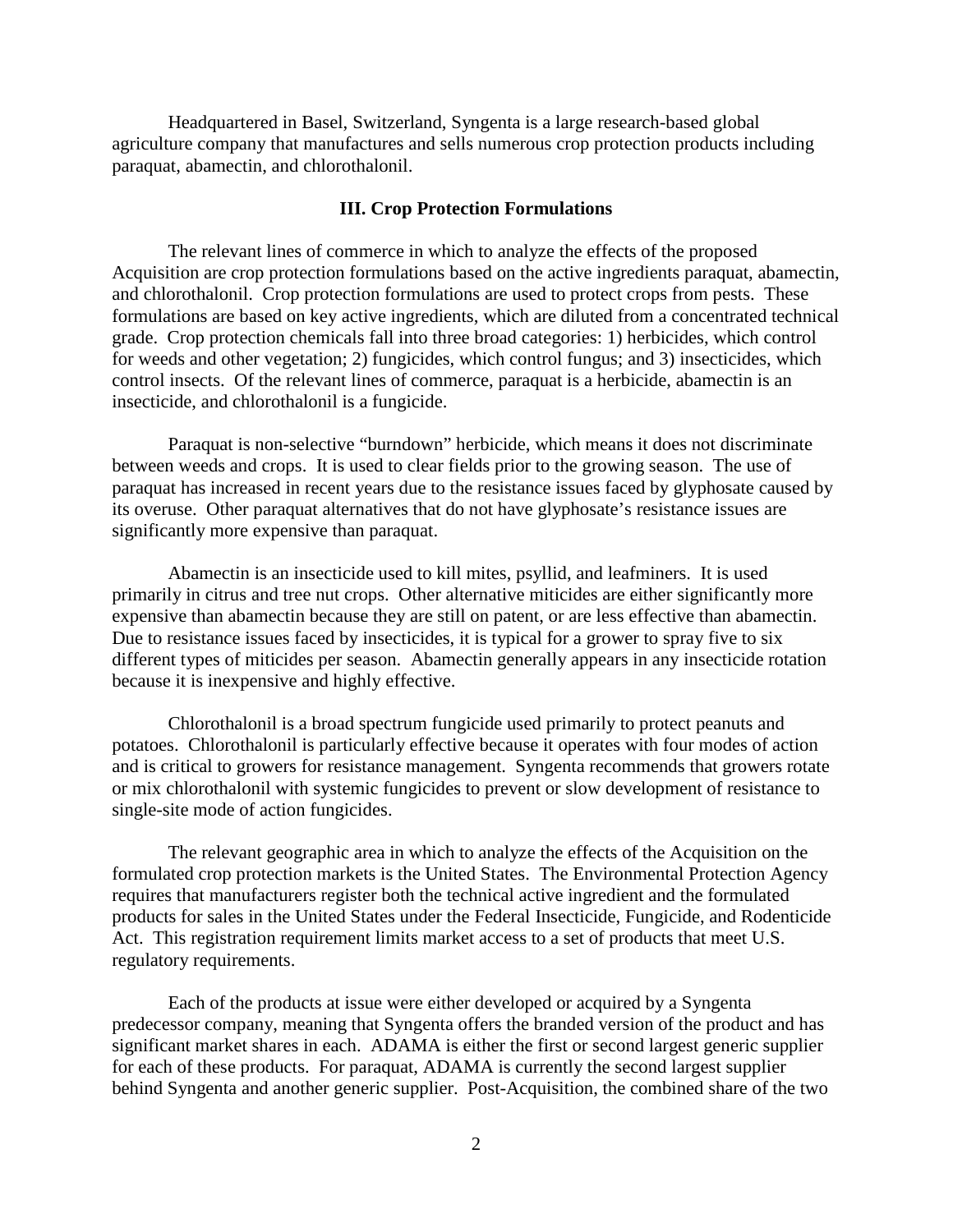firms would be over 60%. ADAMA is the generic market leader for abamectin and has been for some time. Post-Acquisition, the combined share of the two firms would be close to 80%. Finally, ADAMA is the second largest generic supplier of chlorothalonil and post-Acquisition the combined share of the two firms would be over 40%. There are a number of other generic providers of crop protection products generally, as well as other generic providers of paraquat, abamectin, and chlorothalonil. However, they have been largely unable to gain sufficient share to rival the scale and market position ADAMA holds in the markets for these three products.

The proposed Acquisition removes significant competition between Syngenta and ADAMA. Though branded and generic companies employ different business models, the available evidence shows meaningful competition between the merging parties. Syngenta, for example, has lowered the price of its crop protection products in response to competitive pressure from ADAMA.

Entry will not be sufficient to deter or counteract the anticompetitive effects of the proposed Acquisition. While generic entry may be likely and occur in a timely manner, it is unlikely to be sufficient to replace the competitive significance and scale of ADAMA. Typically, new entrants forecast and ultimately achieve minimal market penetration while ADAMA, in contrast, has successfully maintained significantly higher market shares for an extended period of time. ADAMA has been a more robust competitor for the products at issue through economies of scale and more favorable supply agreements.

#### **IV. The Consent Agreement**

The Consent Agreement eliminates the competitive concerns raised by ChemChina's proposed acquisition of Syngenta by requiring ChemChina to sell ADAMA's U.S. paraquat, abamectin, and chlorothalonil crop protection businesses. The Consent Agreement requires ChemChina to sell the relevant business assets to AMVAC, or another acquirer approved by the Commission through a purchase agreement approved by the Commission.

AMVAC is well positioned to replace the competition that will be eliminated as a result of the proposed Acquisition. It has the industry experience, reputation, and resources to replace ADAMA as an effective competitor in the U.S. markets for formulated crop protection products based on paraquat, abamectin, and chlorothalonil. The company is headquartered in Newport Beach, California, and has four separate manufacturing facilities within the U.S. AMVAC is an experienced player in the agrochemical segments in which ADAMA and Syngenta operate, and sells to the same customer base. AMVAC currently manufacturers and formulates a large number of crop protection chemicals including herbicides, insecticides, and fungicides. The products to be divested will complement its current product lines. Finally, due to its wide spectrum of crop protection products, AMVAC is well placed to develop, register, and market new combination products, further improving scale in both crop protection and turf and ornamental applications.

Pursuant to the Consent Agreement, AMVAC (or another approved acquirer) would acquire all of the assets and other such rights necessary to be an effective competitor for paraquat-, abamectin-, and chlorothalonil-based crop protection formulations. This will include